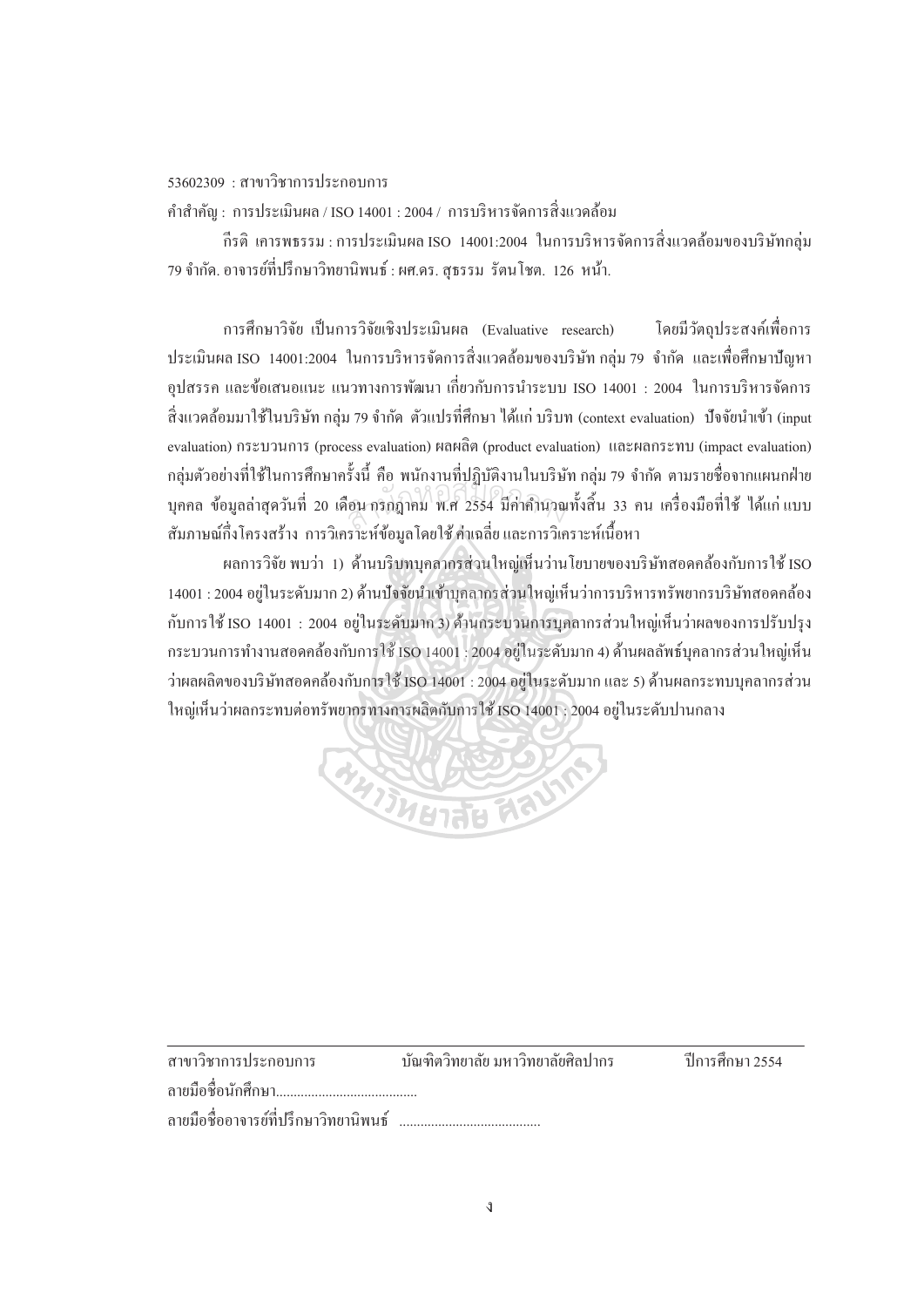53602309 : MAJOR : ENTREPRENEURSHIP KEY WORD : EVALUATION/ ISO 14001: 2004/ ENVIRONMENTAL MANAGEMENT

 KEERATI KAOROPTHUM : AN EVALUATION OF THE ISO 14001: 2004 ON ENVIRONMENTAL MANAGEMENT OF GROUP 79 LTD.,CO. THESIS ADVISORS : ASST. PROF. SUDHAM RATTANACHOT, Ph.D. 126 pp.

 This study was an evaluation research with the purposes to evaluate the ISO 14001 : 2004 in environmental management of Group 79 Ltd.,Co. The evaluations had been paid extension on context, input, process, product, and impact of the project. The results of the research were. 1) In Context evaluation, the most personnel of the company felt that company's policies were conformed with ISO 14001 : 2004 at high level. 2) Input evaluation, the most personnel of the company felt that human resource management were conformed with ISO 14001 : 2004 at high level. 3) Process evaluation, the most person of the company felt that reprocess of work were conformed with ISO 14001 : 2004 at high level 4) Product evaluation, the most person of the company felt that company's productivity was conformed with ISO 14001 : 2004 at high level. And 5) Impact evaluation, the most personal of the company felt that human resources of product were conformed with ISO 14001 : 2004 at moderate level. resources of product were con



| Program of Entrepreneurship |
|-----------------------------|
|                             |
|                             |

Graduate School, Silpakorn University Academic Year 2011